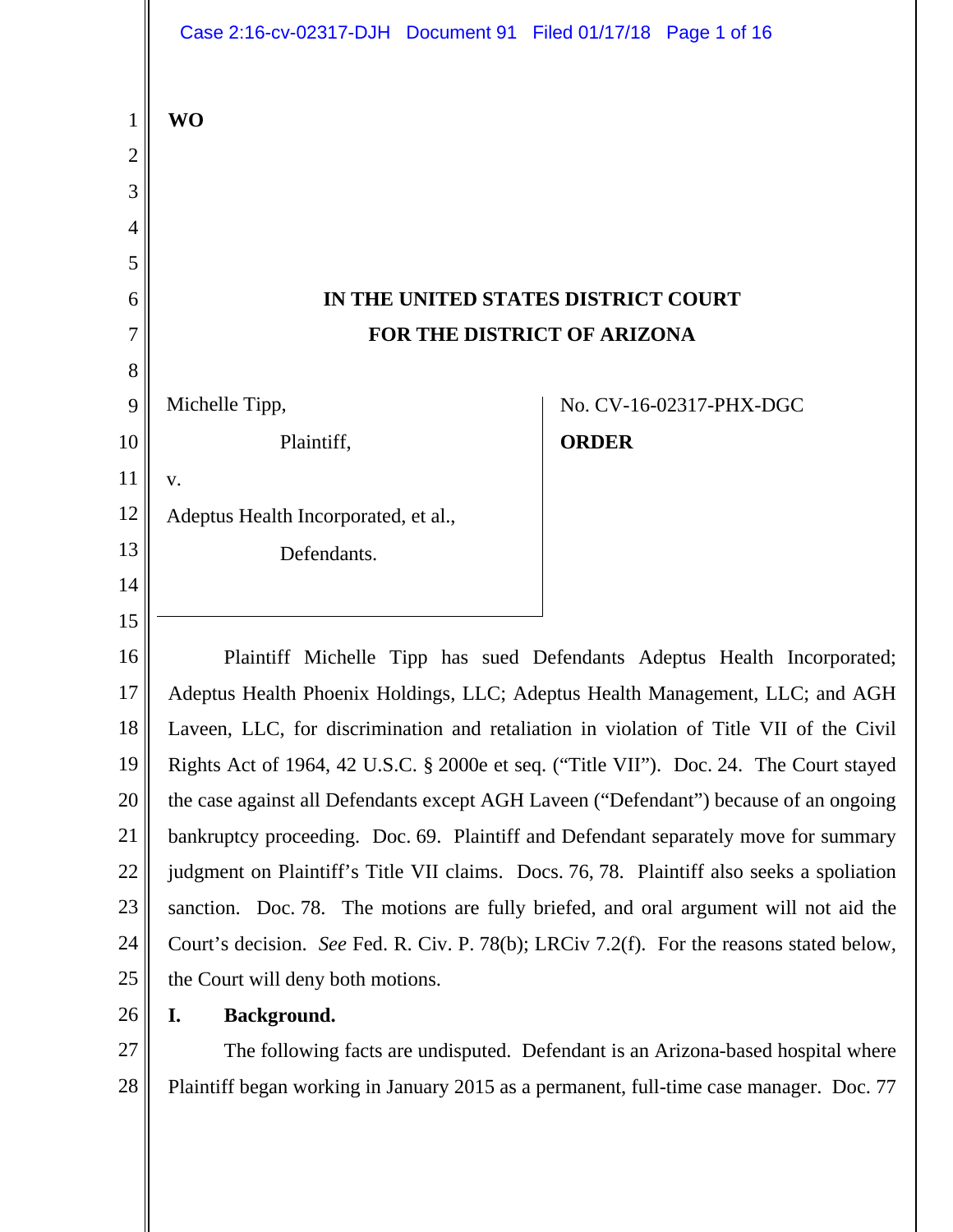1 2 3 4 5 6 7 8  $\P\P$  5, 23; Doc. 87  $\P\P$  5, 23. Plaintiff's supervisor was Kimothy Sparks. Doc. 77  $\P$  27; Doc. 87 ¶ 27. In June 2015, Plaintiff complained to Defendant's CEO, Robert Honeycutt, about Mr. Sparks's unresponsiveness. Doc. 77 ¶ 31; Doc. 87 ¶ 31. Mr. Honeycutt spoke with Mr. Sparks to address the problem. Doc. 77 ¶ 32; Doc. 87 ¶ 32. In August 2015, Plaintiff again complained to Mr. Honeycutt about Mr. Sparks's unresponsiveness. Doc. 77 ¶ 33; Doc. 87 ¶ 33. In both August and September 2015, Plaintiff asked that Mr. Honeycutt consider transferring her to a different supervisor. Doc. 77 ¶¶ 34-35; Doc. 87 ¶¶ 34-35.

9 10 11 12 13 On October 12, 2015, human resources representative Andrea Scott interviewed Plaintiff about her complaint and transfer request. Doc. 77 ¶ 36; Doc. 87 ¶ 36. Plaintiff conveyed that Mr. Sparks was not communicating well or addressing her professional needs, which affected her performance. Doc. 77 ¶ 37; Doc. 87 ¶ 37. Plaintiff made no allegation of sexual harassment against Mr. Sparks. Doc. 77 ¶ 39; Doc. 87 ¶ 39.

14 15 16 17 After an upsetting interaction with Mr. Sparks on October 16, 2015, Plaintiff offered her resignation to Mr. Honeycutt. Doc. 79 ¶ 31; Doc. 87 ¶¶ 96-97; *see* Doc. 81 (failing to controvert). Mr. Honeycutt refused to accept it, stating that Plaintiff was an asset to the organization. *Id.*

18 19 20 21 22 23 24 25 26 27 28 On October 22, 2015, Ms. Scott informed Plaintiff that she would remain under the supervision of Mr. Sparks, who had promised to improve his supervision. Doc. 77 ¶ 40; Doc. 87 ¶ 40. Upset by this decision, Plaintiff excused herself from the meeting with Ms. Scott. Doc. 79 ¶ 35; Doc. 87 ¶ 101; *see* Doc. 81 (failing to controvert). Later that day, Plaintiff met with Ms. Scott again to allege – for the first time – that Mr. Sparks sexually harassed her. Doc. 77 ¶ 41; Doc. 87 ¶ 41. To support her allegation, Plaintiff shared text messages she received from Mr. Sparks and described some of his conduct. Doc. 79 ¶¶ 36-37; Doc. 87 ¶ 102; *see* Doc. 81 (failing to controvert). Ms. Scott informed Plaintiff that she should work from home while Ms. Scott investigated the complaint. Doc. 79 ¶ 38; Doc. 87 ¶ 103; *see* Doc. 81 (failing to controvert). Ms. Scott told Plaintiff that she would call her with an update on October 23, 2015. *Id.*

- 2 -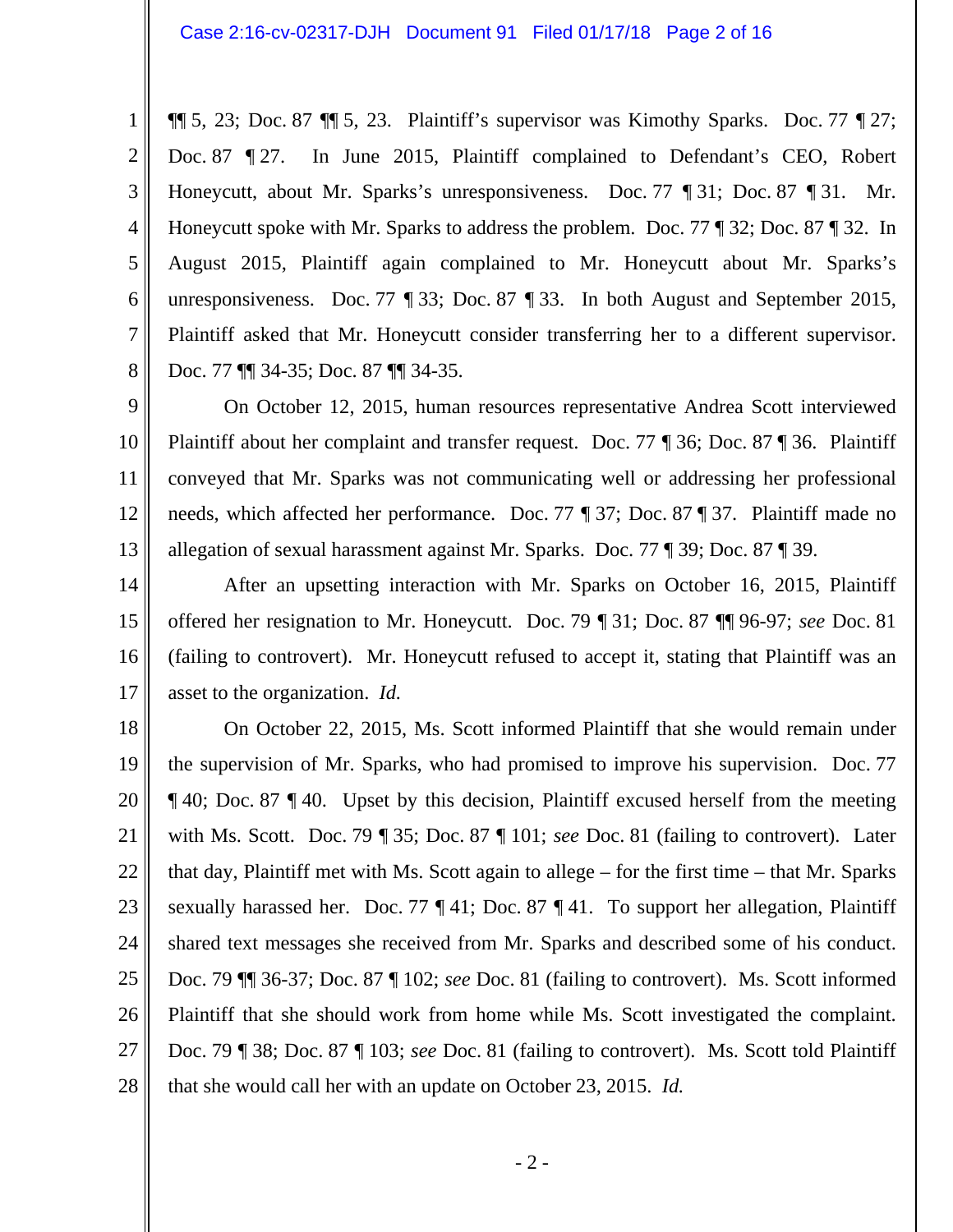Ms. Scott interviewed Mr. Sparks and Plaintiff's co-workers. *See* Doc. 79-1 at 63-68. These interviews suggested that Mr. Sparks slept at Plaintiff's residence on two occasions, they shared weekly dinners together, and Plaintiff was known to joke about being pregnant with Mr. Sparks's child. *See id.*

5 6

7

8

9

1

2

3

4

 At a meeting on October 26, 2015, Defendant's Vice President of Human Resources, Traci Bowen, informed Plaintiff that Mr. Sparks had been fired. Doc. 76-3 at 18-19; Doc. 87-1 ¶ 29. Ms. Bowen then explained that Plaintiff was likewise terminated because of her lack of transparency in making the sexual harassment complaint. Doc. 76-3 at 31-32; Doc. 87-1 ¶ 29.

10

## **II. Legal Standard.**

11 12 13 14 15 16 17 18 19 20 21 22 23 A party seeking summary judgment "bears the initial responsibility of informing the district court of the basis for its motion, and identifying those portions of [the record] which it believes demonstrate the absence of a genuine issue of material fact." *Celotex Corp. v. Catrett*, 477 U.S. 317, 323 (1986). Summary judgment is appropriate if the evidence, viewed in the light most favorable to the nonmoving party, shows "that there is no genuine dispute as to any material fact and the movant is entitled to judgment as a matter of law." Fed. R. Civ. P. 56(a). Summary judgment is also appropriate against a party who "fails to make a showing sufficient to establish the existence of an element essential to that party's case, and on which that party will bear the burden of proof at trial." *Celotex*, 477 U.S. at 322. Only disputes over facts that might affect the outcome of the suit will preclude the entry of summary judgment, and the disputed evidence must be "such that a reasonable jury could return a verdict for the nonmoving party." *Anderson v. Liberty Lobby, Inc.*, 477 U.S. 242, 248 (1986).

24

# **III. Preliminary Issues.**

25

### **A. Defendant's Failure to Comply with Local Rule 56.1.**

26 27 28 Plaintiff's motion for summary judgment includes a separate statement of facts as required by Local Rule of Civil Procedure 56.1(a). Doc. 79. Defendant's response includes a supplemental statement of facts, but does not include a controverting statement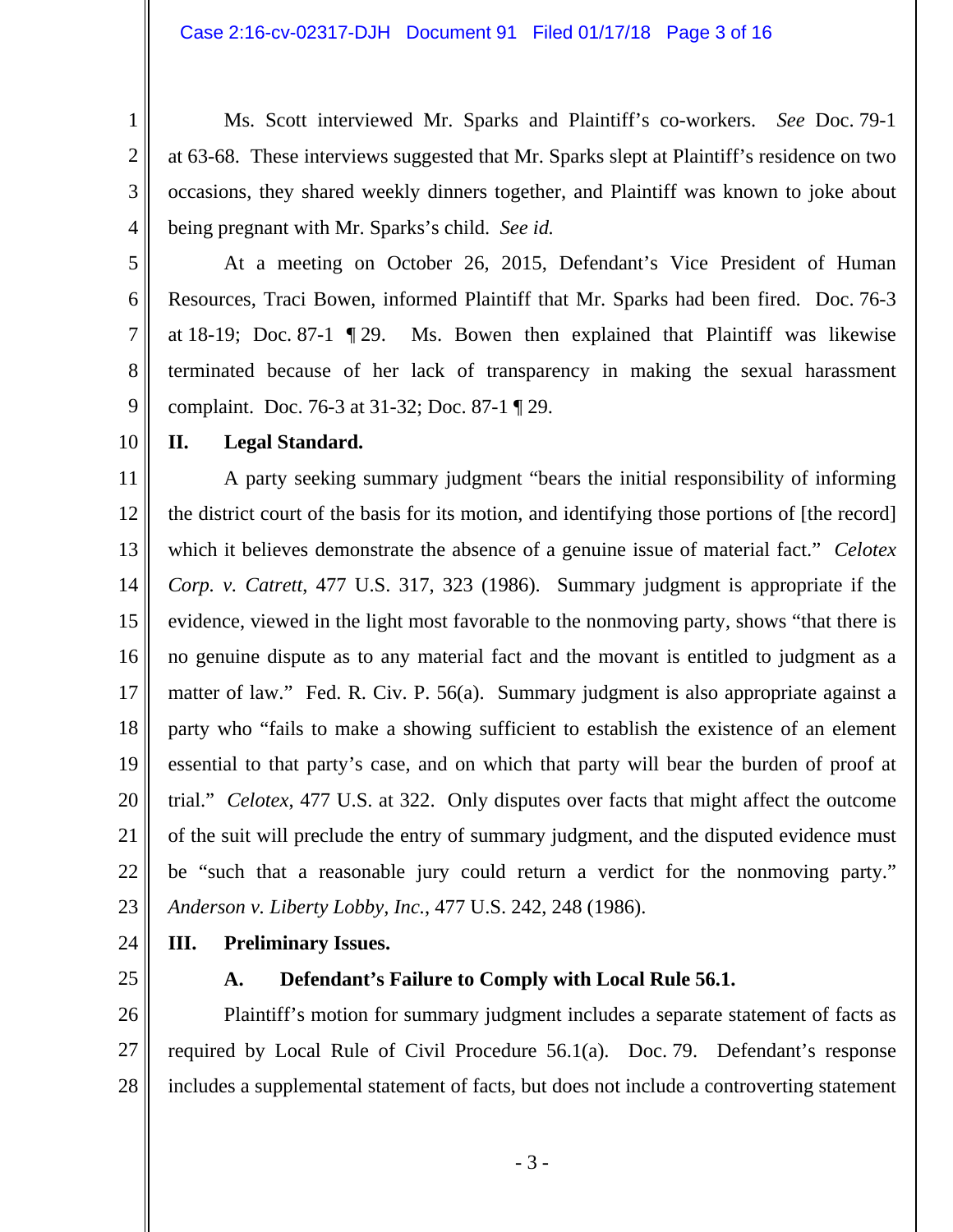#### Case 2:16-cv-02317-DJH Document 91 Filed 01/17/18 Page 4 of 16

1 2 3 4 5 6 7 8 9 10 11 of facts as required by Local Rule 56.1(b). Doc. 81. Defendant has thus failed to controvert any of Plaintiff's factual assertions. Plaintiff asks the Court to treat the facts she asserts as admitted for purposes of her motion. Doc. 88 at 1-2. This Court has imposed such a sanction where the responding party fails to file any statement of facts whatsoever. *See Kizzee v. Walmart, Inc.*, No. CV10-0802-PHX-DGC, 2011 WL 3566881, at \*2 (D. Ariz. Aug. 15, 2011). In this case, however, Defendant did offer supplemental facts (Doc. 81) and a comprehensive statement of facts – on the same issues – in support of its own motion (Doc. 77). In light of these submissions, the Court will not treat all of Plaintiff's factual assertions as admitted, but instead will look to Defendants' factual statements to determine whether Defendant has controverted specific factual assertions.

12

#### **B. Spoliation.**

13 14 15 16 17 18 19 Plaintiff seeks a directed verdict or, alternatively, an adverse inference jury instruction, for Defendant's destruction of Ms. Scott's handwritten notes of her investigation. Doc. 78 at 6-9. On November 17, 2015, Plaintiff sent a litigation hold notice to Defendant. Doc. 79 ¶ 77; Doc. 79-2 at 16-20; *see* Doc. 81 (failing to controvert). On the following day, Ms. Bowen notified Mr. Honeycutt and Ms. Scott via email of the litigation hold. Doc. 79-2 at 22. She stated that they must "hold on to any files, notes or anything else related to [Plaintiff] and our investigation of her claim." *Id.* 

20 21 22 23 24 25 26 Ms. Scott used a notebook to record notes during her various meetings as a human resources representative. Doc. 79-4 at 4. This notebook included, among other things, notes regarding Plaintiff's sexual harassment complaint. *See id.* at 4-5. Yet when Ms. Scott had used all of the remaining pages of the notebook in March, April, or May 2016, she shredded the notebook in violation of Defendant's duty to preserve. *Id.* Although she had converted her notes into a computerized report, Ms. Scott never photocopied or scanned the handwritten version before shredding it. *Id.*

27 28 "The failure to preserve [evidence], once the duty to do so has been triggered, raises the issue of spoliation of evidence and its consequences." *Surowiec v. Capital Title* 

- 4 -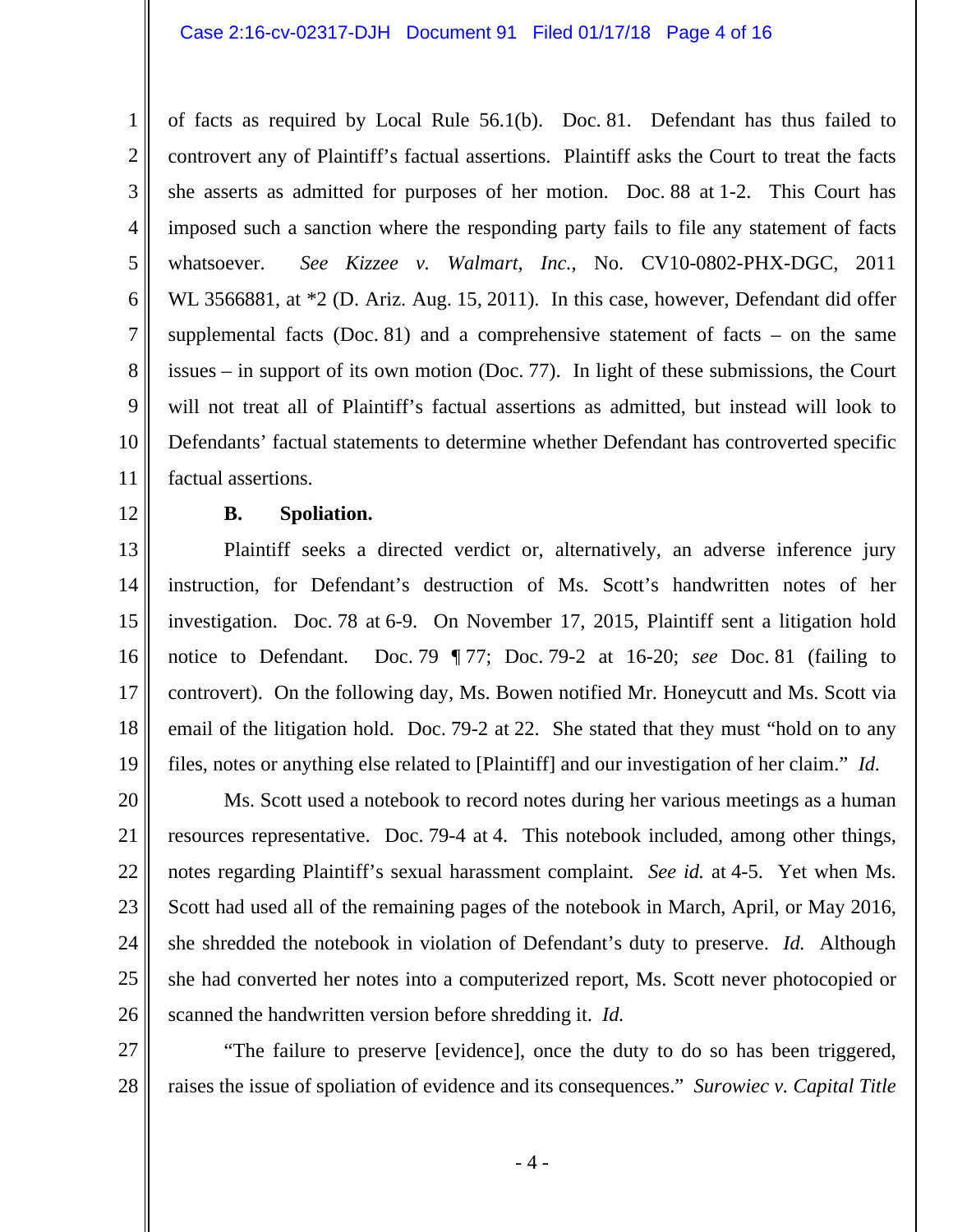1 2 3 4 5 6 7 8 9 10 11 12 13 *Agency, Inc*., 790 F. Supp. 2d 997, 1005 (D. Ariz. 2011) (citation omitted). Spoliation is the destruction or material alteration of evidence, or the failure to otherwise preserve evidence, for another's use in litigation. *Id.* A party seeking sanctions for spoliation of electronically stored information ("ESI") must address the factors set forth in Rule 37(e) of the Federal Rules of Civil Procedure. That rule, which was amended on December 1, 2015, identifies the circumstances under which various kinds of sanctions can be imposed for the loss of ESI. For spoliation of evidence other than ESI, such as in this case, the common law continues to control, and the party seeking sanctions must prove: (1) the party having control over the evidence had an obligation to preserve it when it was destroyed or altered, (2) the destruction or loss was accompanied by a culpable state of mind, and (3) the evidence that was destroyed or altered was relevant to the claims or defenses of the party that sought discovery of the evidence. *Surowiec*, 790 F. Supp. 2d at 1005 (internal citation omitted).

14 15 16 17 18 19 20 21 A related issue – prejudice resulting from loss of the evidence – is also relevant when addressing sanctions for the loss of non-ESI evidence. Although some courts have presumed prejudice upon a showing of bad faith or gross negligence, *see, e.g.*, *Pension Comm. of Univ. of Montreal Pension Plan v. Banc of Am. Secs., LLC*, 685 F. Supp. 2d 456, 467-68 (S.D.N.Y. 2010), other cases – the better-reasoned cases, in this Court's view – require a showing of actual prejudice, noting that such a showing "is an important check on spoliation allegations and sanctions motions," *Rimkus Consulting Grp., Inc. v. Cammarata*, 688 F. Supp. 2d 598, 616-18 (S.D. Tex. 2010).

22 23 Defendant concedes that it had an obligation to preserve Ms. Scott's handwritten notes. Doc. 80 at 6-8.

24 25

26 27 28 Plaintiff argues that the handwritten notes were relevant because they included contemporaneous impressions of Ms. Scott's investigation. Doc. 78 at 8-9; Doc. 88 at 4. Ms. Scott testified that the handwritten notes reflected "the entire investigation" into Plaintiff's claims, including witness interviews. Doc. 81-4 at 7-8. She testified that she created a typed "copy" of the notes before they were shredded, and that the typed version

- 5 -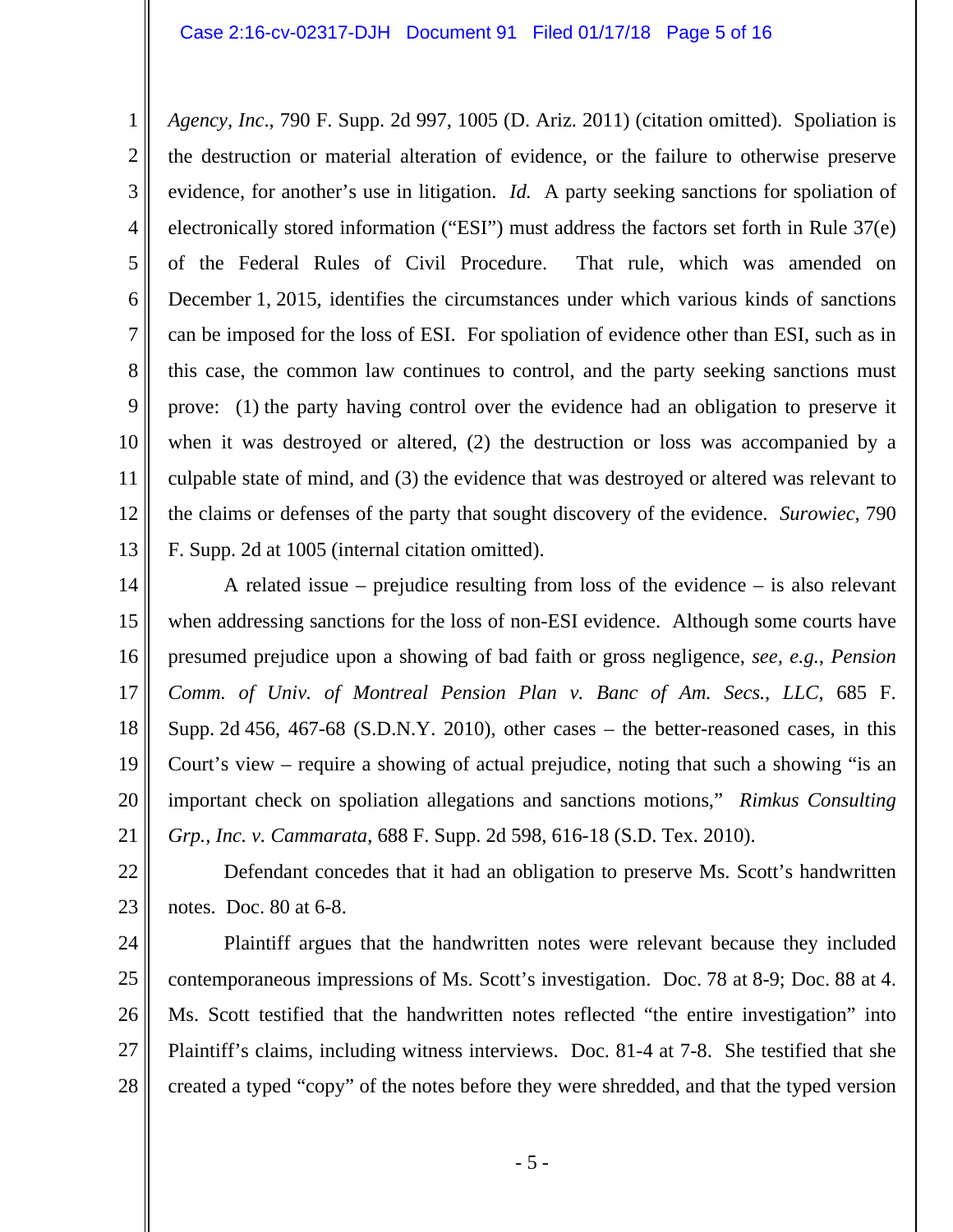included "everything that was in my handwritten notes." Doc. 81-5 at 10, 12. Defendant argues that the handwritten notes are not relevant because Plaintiff has received the typed version – the same version on which Ms. Bowen relied in making the termination decision. Doc. 80 at 7-8. The Court does not agree. Ms. Scott's assertion that her typed notes include a complete copy of her handwritten notes is not an assertion Plaintiff must accept on faith, without testing against the original notes. The handwritten notes may have included additional or inconsistent information that would be relevant to this case.

8 9 10 11 12 With respect to culpability, Plaintiff contends that Defendant's failure to preserve the handwritten notes or discipline Ms. Scott for destroying them constitutes bad faith (Doc. 78 at 9; Doc. 88 at 4-5), but the Court is not persuaded. Defendant issued a litigation hold notice that included notes. Doc. 79-2 at 22; Doc. 81-5 at 11. When asked why she destroyed her notebook of handwritten notes, Ms. Scott testified:

> Because it was a running log, it didn't occur to me when I shredded it, when it got full that  $-$  of this e-mail [the litigation hold notice] because I forgot it was even sent at that point, and in addition, I had already typed up everything that was in my handwritten notes into the investigation record.

16 17 18 19 20 Doc. 81-5 at 11-12. Although disjointed, this answer suggests that Ms. Scott forgot about the litigation hold and that it did not occur to her that she should retain the handwritten notes once they had been typed. While such conduct does not excuse Defendant's failure to preserve, neither does it show bad faith or intentional destruction of evidence. At most, it would seem to constitute negligence or gross negligence.<sup>1</sup>

21 22 23 24 Finally, Plaintiff has not provided clear evidence of prejudice. Although the handwritten notes were relevant and may have included additional or inconsistent information, the only evidence before the Court is Ms. Scott's testimony that her typed notes included everything in the handwritten notes. Plaintiff has been deprived of the  $\overline{a}$ 

25

1

2

3

4

5

6

7

13

14

15

<sup>26</sup>  27 28 <sup>1</sup> The Court is not persuaded that Defendant's failure to discipline Ms. Scott for destroying the notes constitutes bad faith. Doc. 88 at 3-4. The relevant inquiry is Defendant's intent when the notes were destroyed, and destruction at that time. Although the conduct and intent of Ms. Scott are also attributable to Defendant, the evidence discussed above suggests that she was at most negligent or grossly negligent.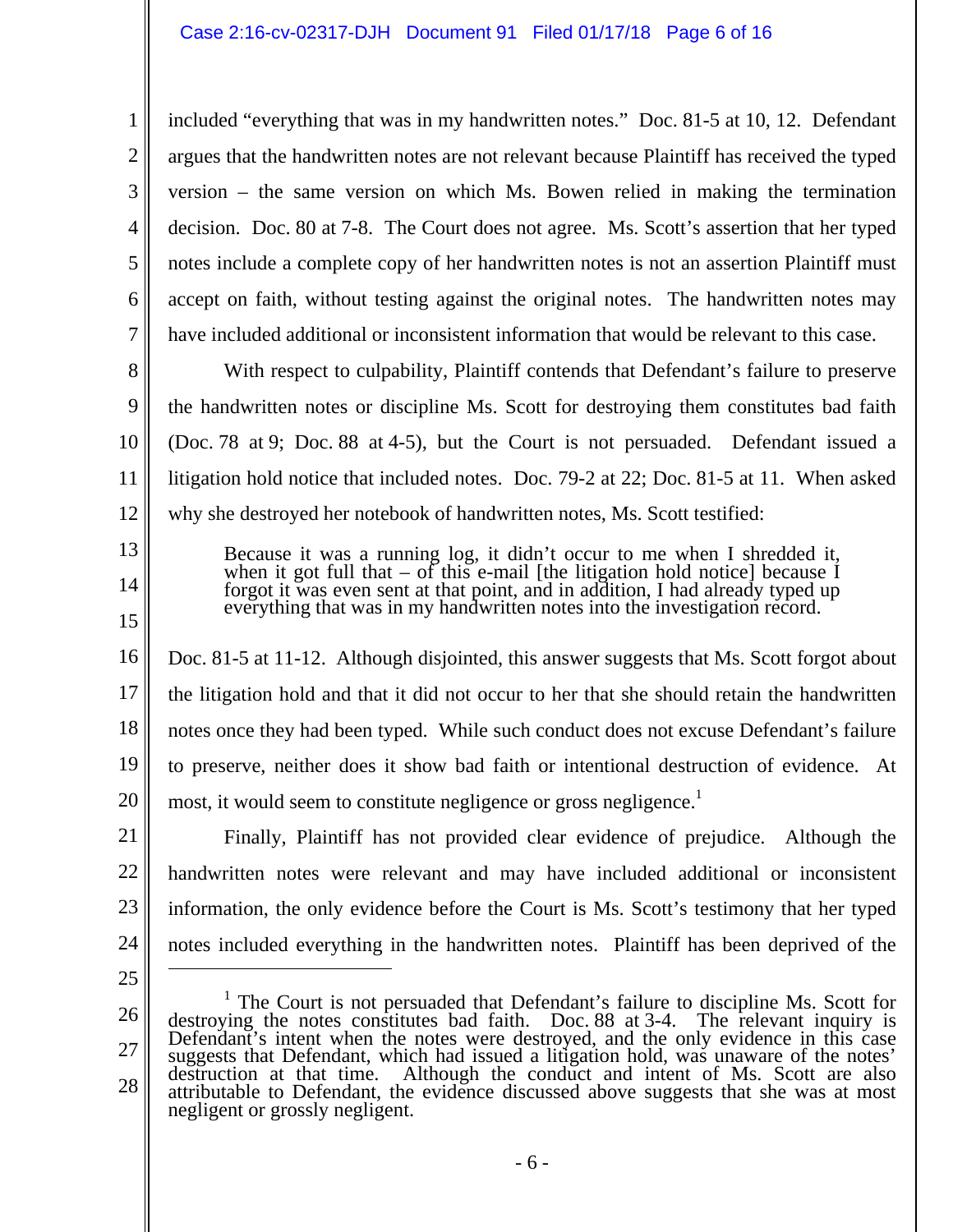opportunity to test this assertion by comparison to the handwritten notes, but the Court cannot conclude from the evidence that Plaintiff has lost critically important information.

 The Court will not grant a directed verdict as requested by Plaintiff. The Court previously has concluded that, in the Ninth Circuit, "case-terminating sanctions require conduct akin to bad faith." *Pettit v. Smith*, 45 F. Supp. 3d 1099, 1113 (D. Ariz. 2014). Plaintiff has not shown that Defendant or Ms. Scott acted in bad faith. Plaintiff has provided no basis for disbelieving Ms. Scott's testimony that she shredded the notes because she forgot about the litigation hold, her notebook was full, and she had transferred everything in the handwritten notes to her typed notes.

10 11 12 13 Nor can the Court conclude at this time that an adverse inference instruction is warranted. As recently recognized in the amendment of Rule 37(e), an adverse inference instruction is a strong sanction that should be imposed only in appropriate cases. The Advisory Committee Note to Rule 37(e)(2) explains:

Adverse-inference instructions were developed on the premise that a party's intentional loss or destruction of evidence to prevent its use in litigation gives rise to a reasonable inference that the evidence was unfavorable to the party responsible for loss or destruction of the evidence. Negligent or even grossly negligent behavior does not logically support that inference. Information lost through negligence may have been favorable to either party, including the party that lost it, and inferring that it was unfavorable to that party may tip the balance at trial in ways the lost information never would have.

20

1

2

3

4

5

6

7

8

9

14

15

16

17

18

19

21 22 23 24 25 26 Fed. R. Civ. P. 37(e) advisory committee's note to 2015 amendment. Other courts have approved of this reasoning. *See Equal Emp't Opportunity Comm'n v. JetStream Ground Servs., Inc.*, No. 17-1003, 2017 WL 6614481, at \*5 (10th Cir. Dec. 28, 2017). In light of this rationale, the revised version of Rule 37(e) limits adverse inference instructions to settings where the party that lost the evidence "acted with the intent to deprive another party of the information's use in the litigation[.]" Fed. R. Civ. P. 37(e)(2).

27 28 Rule 37(e) does not govern this case because the lost evidence was not ESI, but its helpful rationale counsels caution in imposing an adverse inference instruction. The

- 7 -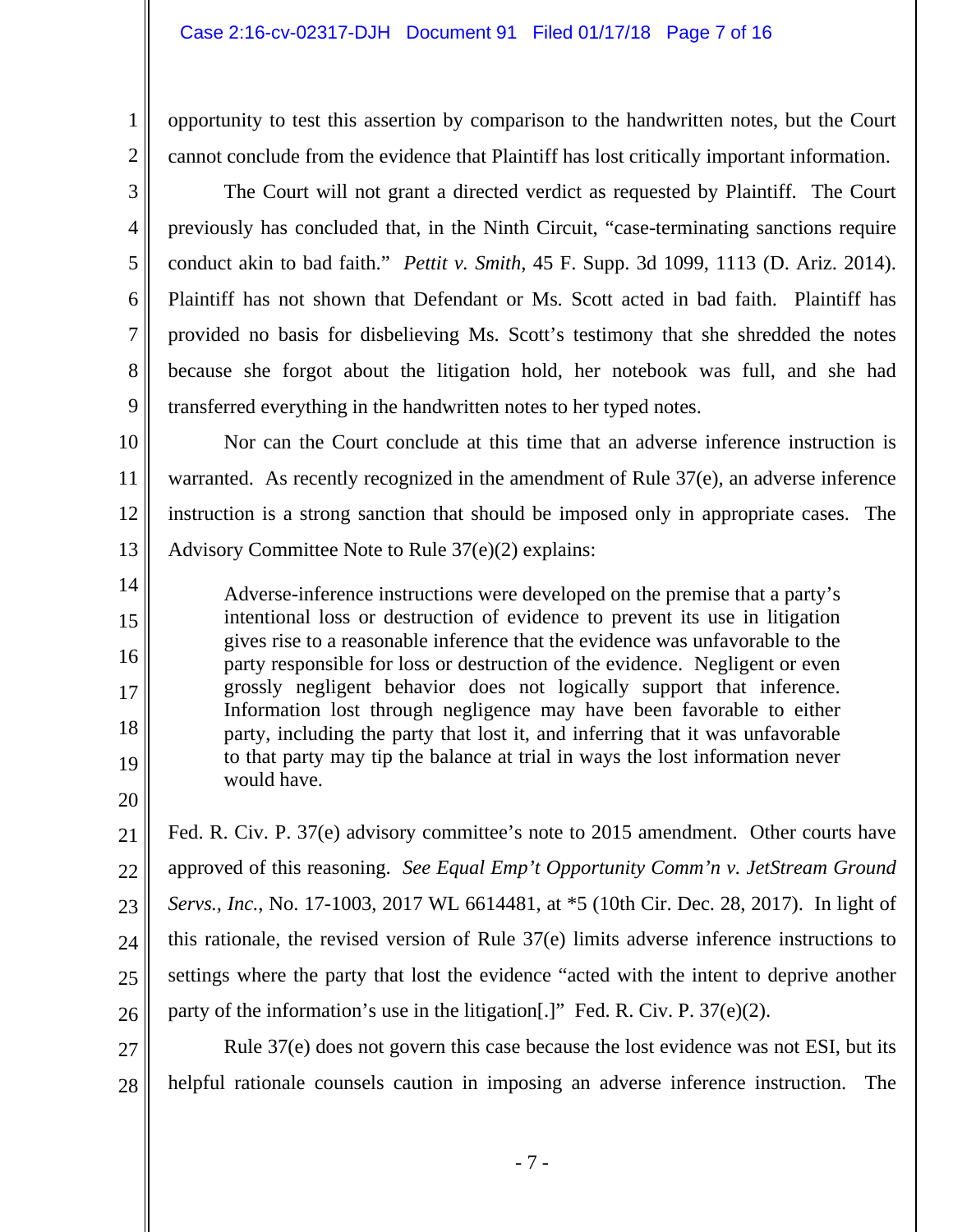Court therefore reaches this conclusion: Plaintiff will be permitted at trial to present evidence of Ms. Scott's destruction of the handwritten notes and, at a minimum, to argue to the jury that the notes could have been helpful to her case. The Court will decide at trial, or at the final pretrial conference if possible, whether it will give an adverse inference instruction in light of all the evidence and, if so, the precise form of that instruction.

7

1

2

3

4

5

6

8

9

### **IV. Title VII Claims.**

 Plaintiff alleges three Title VII claims against Defendant: gender discrimination, hostile work environment, and retaliation. Doc. 24 ¶¶ 35-43. Each party moves for summary judgment on these claims. Docs. 76, 78.

11

10

### **A. Gender Discrimination.**

12 13 14 An employer violates Title VII when it subjects an employee to disparate treatment. *Reynaga v. Roseburg Forest Prods.*, 847 F.3d 678, 690 (9th Cir. 2017). The Ninth Circuit has explained:

15 16 17 18 19 To show a prima facie case of disparate treatment, a plaintiff must offer evidence that gives rise to an inference of unlawful discrimination. One facie elements from *McDonnell Douglas*: (1) the plaintiff belongs to a<br>protected class, (2) [she] was performing according to [her] employer's<br>legitimate expectations, (3) [she] suffered an adverse employment action,<br>and

20 21 22 23 Under the *McDonnell Douglas* burden-shifting framework, when the plaintiff demonstrates [her] prima facie case, the burden shifts to the defendant to provide a legitimate, non-discriminatory reason for the adverse employment action. If the defendant meets this burden, then the plaintiff must . . . raise a triable issue of material fact as to whether the defendant's proffered reasons are mere pretext for unlawful discrimination.

24 25 26 27 28 *Id.* at 690-91 (internal quotation marks and citations omitted); *see also McDonnell Douglas Corp. v. Green*, 411 U.S. 792, 802 (1973). Alternatively, "a plaintiff may simply produce direct or circumstantial evidence demonstrating that a discriminatory reason more likely than not motivated the employer." *Reynaga*, 847 F.3d at 691 (internal quotation marks omitted).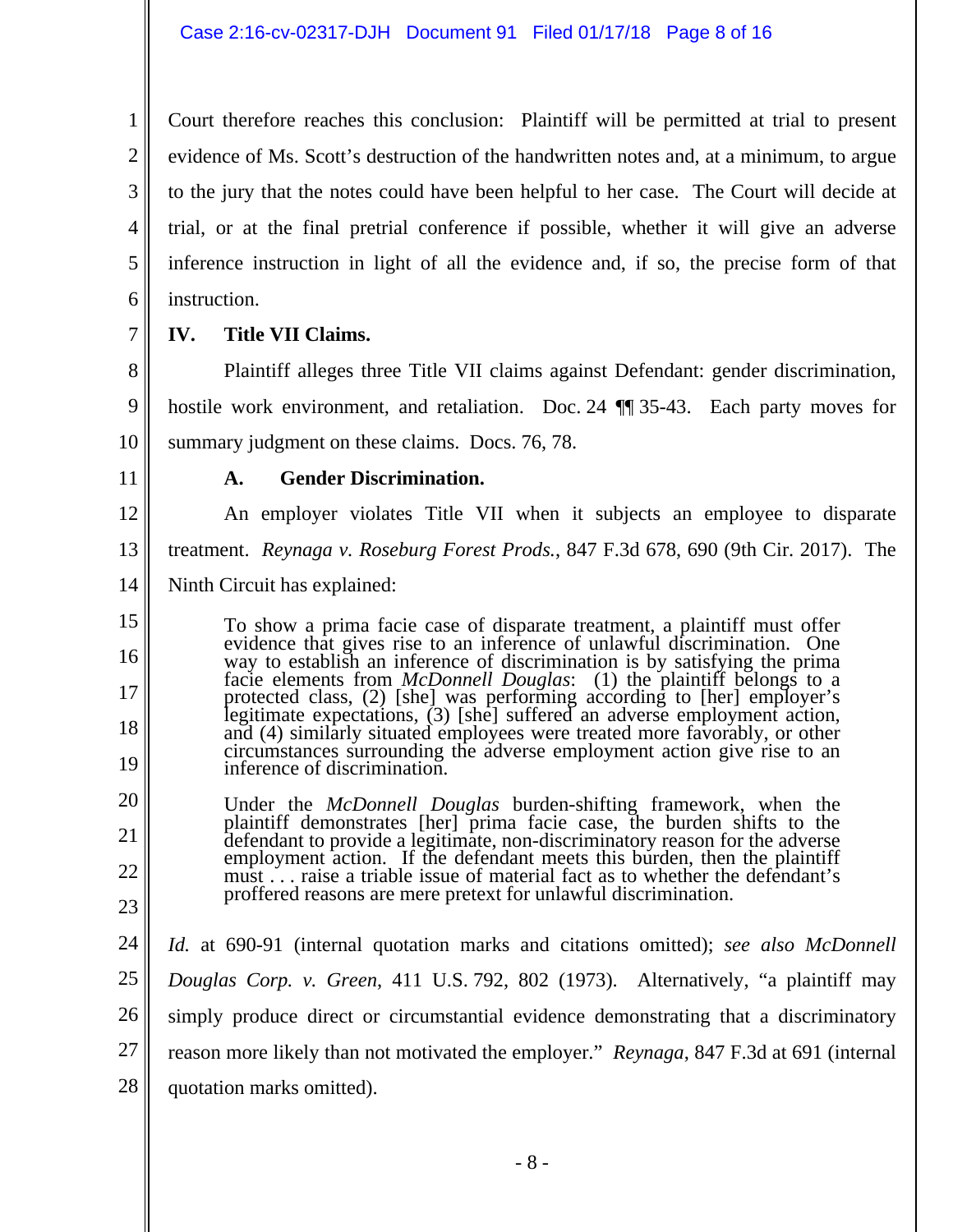The parties do not dispute that Plaintiff belonged to a protected class and suffered an adverse employment action. They dispute whether Plaintiff performed according to Defendant's legitimate expectations and whether any similarly situated employees were treated more favorably.

## 5

1

2

3

4

## **1. Plaintiff's Performance.**

6 7 8 9 10 11 12 13 Defendant argues that Plaintiff cannot establish this element. Doc. 76 at 5. It asserts that its policies require employees to be forthcoming with all relevant details when making misconduct complaints. *Id.* at 8-9. Plaintiff's sexual harassment complaint failed to meet its legitimate expectations, Defendant argues, because she chose not to share details showing that she might have participated in or welcomed some of the alleged harassment. *Id.* at 5-8. What is more, Defendant contends that Plaintiff's complaint was late – she should have revealed the alleged sexual harassment when she first complained about Mr. Sparks in June. *Id.*

14 15 16 17 18 Plaintiff argues that this element is established by undisputed facts. Doc. 78 at 11. She argues that her performance was adequate because senior management considered her an "asset" to the company. *Id.*; Doc. 86 at 16. And to the extent her complaint was deficient, Plaintiff argues, the fault lies with Ms. Scott, who abruptly ended their meeting despite Plaintiff's insistence that she had more to share. *Id.* 

19 20 21 The Court concludes that a dispute of fact prevents summary judgment on this basis. Each side disagrees with the facts supporting the other side's arguments. Doc. 76 at 5-10; Doc. 86 at 4-8, 16.

22

### **2. More Favorable Treatment for Similarly Situated Individuals.**

23 24 25 26 27 28 The parties also dispute whether Defendant treated similarly situated employees more favorably. Doc. 76 at 10; Doc. 78 at 11. Plaintiff asserts three instances of disparate treatment: (1) a male nurse who sent inappropriate text messages to a female contractor was only instructed to stop, but Plaintiff was fired for making a complaint (Doc. 78 at 11; Doc. 79-4 at 61-66; Doc. 86 at 17); (2) the same male nurse received an opportunity to respond to the allegations, but Plaintiff received no opportunity to address

- 9 -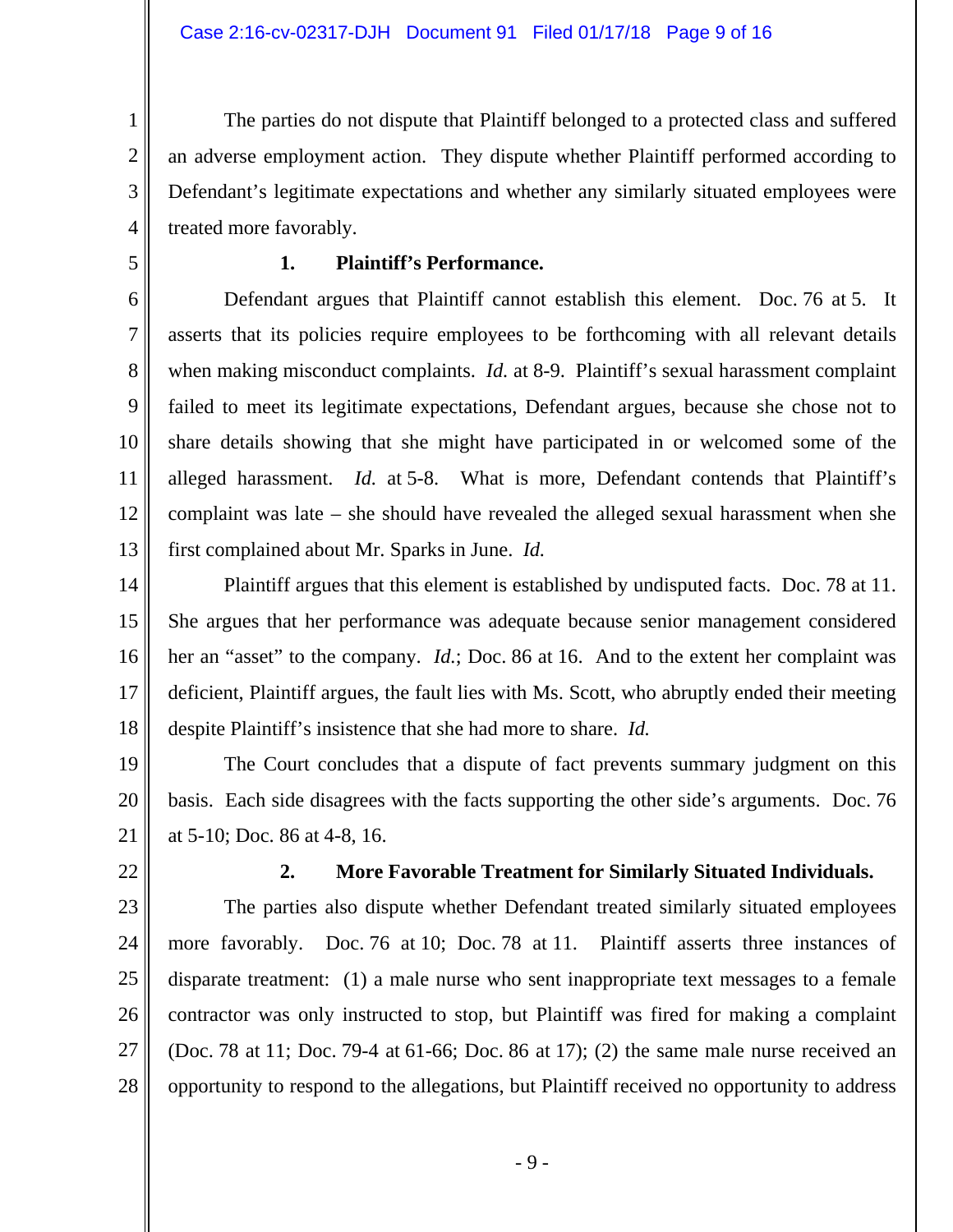#### Case 2:16-cv-02317-DJH Document 91 Filed 01/17/18 Page 10 of 16

her lack of transparency (Doc. 79-4 at 66; Doc. 86 at 17); and (3) Mr. Honeycutt and Mr. Sparks were not disciplined for their failure to report their sleepovers, yet Plaintiff was fired for the same conduct (Doc. 78 at 11; Doc. 79-3 at 38-42; Doc. 86 at 16-17).

4 5 6 7 8 9 10 11 12 13 14 15 Defendant disputes that these points represent disparate treatment of similarly situated individuals. Doc. 76 at 10; Doc. 80 at 9-10. Although the Court agrees that the record does not reveal a male employee who was treated more favorably after making a deficient misconduct complaint, Plaintiff need not do so. To satisfy this element of the prima facie case, Plaintiff may alternatively present evidence of circumstances that give rise to an inference of discrimination. *See Reynaga*, 847 F.3d at 691. Plaintiff presents evidence of three ways in which Defendant allegedly treated males more favorably than her, and this evidence creates a factual dispute that precludes summary judgment. *See id.* ("Roseburg is correct that there is no evidence in the record of similarly situated employees being treated more favorably in that precise manner. But there is sufficient evidence to give rise to an inference of discrimination based on two non-Hispanic employees (Branaugh and Mike Martin) being treated more favorably than Efrain.").

16

1

2

3

### **3. Non-Discriminatory Reason for Plaintiff's Termination.**

17 18 19 20 21 22 23 Defendant contends that it had a legitimate, non-discriminatory reason to terminate Plaintiff's employment. Doc. 76 at 10-11. Specifically, Defendant states that it fired her for her lack of transparency in making the sexual harassment complaint. *Id.* Yet Plaintiff presents evidence that Defendant never allowed her to finish that complaint or address the alleged lack of transparency before firing her. Doc. 86 at 10-12, 17. A reasonable jury might conclude that Defendant's asserted reason for Plaintiff's termination is a pretext for discrimination.

24

### **B. Hostile Work Environment.**

25 26 27 28 To prevail on her hostile work environment claim, Plaintiff must show that (1) she was subjected to sexual advances, requests for sexual favors, or other verbal or physical conduct of a sexual nature; (2) the conduct was unwelcome; and (3) "the conduct was sufficiently severe or pervasive to alter the conditions of the victim's employment and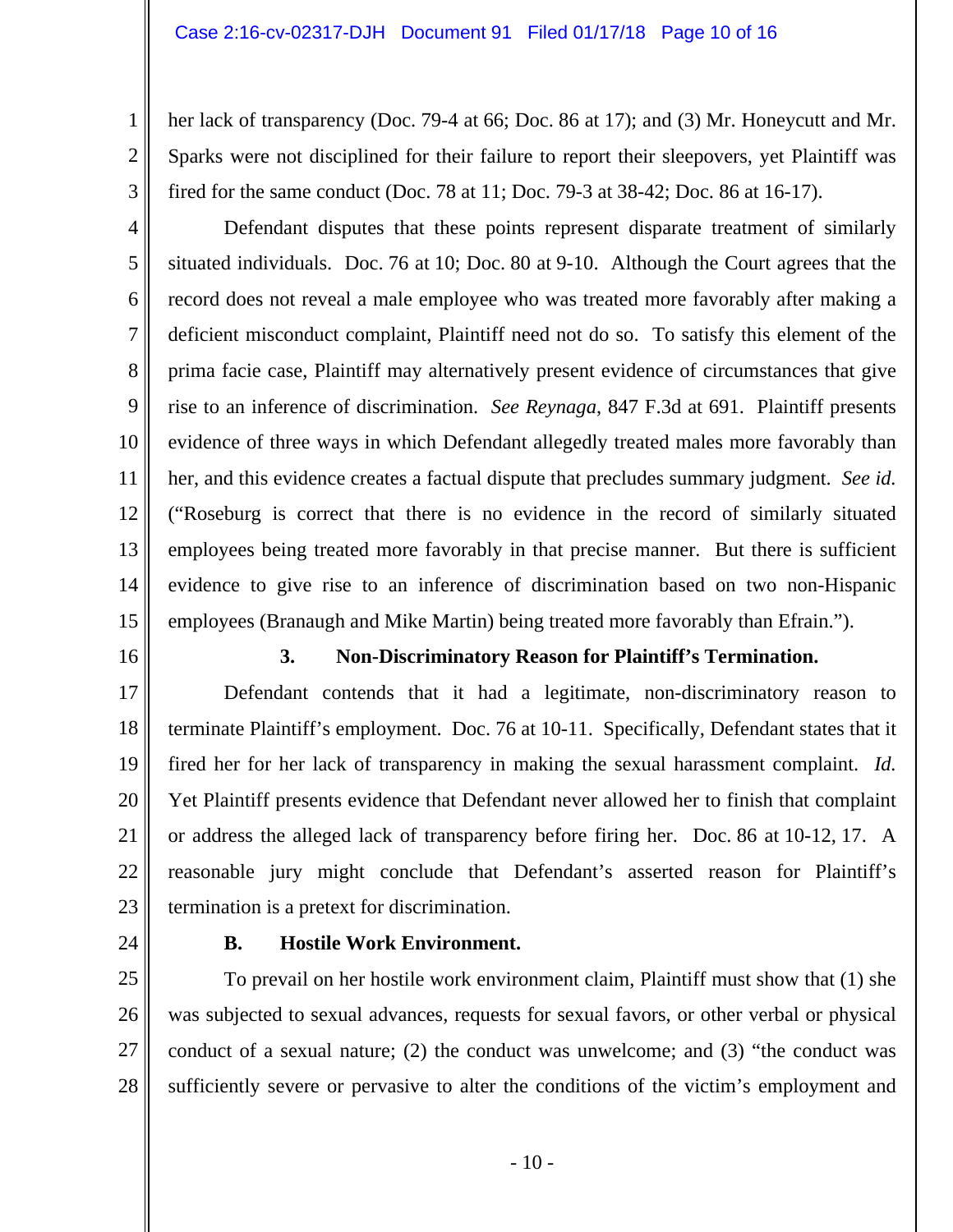1

2

3

4

5

6

create an abusive working environment." *Rene v. MGM Grand Hotel, Inc.*, 305 F.3d 1061, 1065 (9th Cir. 2002) (en banc) (quoting *Ellison v. Brady*, 924 F.2d 872, 875-76 (9th Cir. 1991)). The work environment "must be both objectively and subjectively offensive, one that a reasonable [woman] would find hostile or abusive, and one that the [plaintiff] in fact did perceive to be so." *Faragher v. City of Boca Raton*, 524 U.S. 775, 787 (1998).

7 8 9 10 11 12 13 14 15 16 17 In assessing severity, courts look at all the circumstances, "including 'the frequency of the discriminatory conduct; its severity; whether it is physically threatening or humiliating, or a mere offensive utterance; and whether it unreasonably interferes with an employee's work performance.'" *Id.* at 787-88 (quoting *Harris v. Forklift Sys., Inc.*, 510 U.S. 17, 23 (1993)); *see also Oncale v. Sundowner Offshore Servs.*, 523 U.S. 75, 81 (1998); *Vasquez v. Cty. of L.A.*, 349 F.3d 634, 642 (9th Cir. 2003). "The required level of severity or seriousness varies inversely with the pervasiveness or frequency of the conduct." *Nichols v. Azteca Rest. Enters.*, 256 F.3d 864, 872 (9th Cir. 2001) (internal quotation marks omitted). "Simple teasing, offhand comments, and isolated incidents (unless extremely serious) will not amount to discriminatory changes in the terms and conditions of employment." *Id.* (internal quotation marks omitted).

18 19 20 21 22 23 24 The Court finds disputes of material fact that prevent the entry of summary judgment on this claim. First, there is a dispute as to whether Mr. Sparks's sexual harassment was unwelcome. Defendant presents evidence that Plaintiff participated in some of the inappropriate communications (Doc. 76 at 12-13; Doc. 76-4 at 64-68; Doc. 76-6 at 120-149; Doc. 80 at 10-12), but Plaintiff testifies that she had – after consistent harassment – finally relented to working within this hostile environment (Doc. 87-1 ¶ 35).

25 26 27 28 Second, there is a genuine dispute as to whether Defendant can rely on the *Faragher*/*Ellerth* affirmative defense. *See Burlington Industries v. Ellerth*, 524 U.S. 742 (1998); *Faragher v. City of Boca Raton*, 524 U.S. 775 (1998) (collectively, *Faragher*/*Ellerth*). The Ninth Circuit has explained: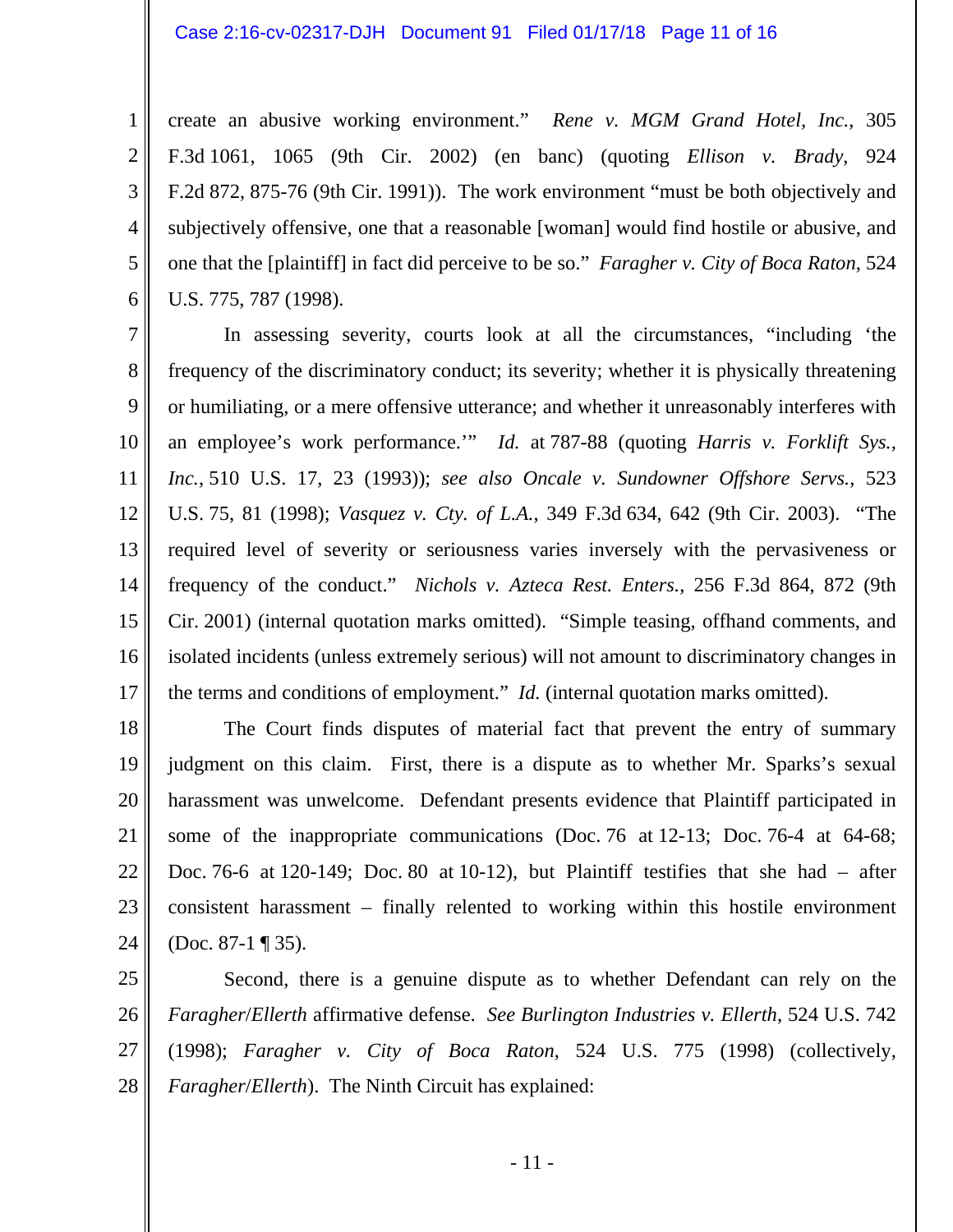#### Case 2:16-cv-02317-DJH Document 91 Filed 01/17/18 Page 12 of 16

1

2

3

4

5

6

7

8

9

10

Under *Faragher*/*Ellerth*, when an employee has been subjected to an unlawful "tangible employment action" by a supervisor, the employer may be held liable without more; when the employee has been unlawfully harassed, but there has been no "tangible employment action," the employer may avoid liability by proving the defense of "reasonable care."

*Holly D. v. Cal. Inst. of Tech.*, 339 F.3d 1158, 1167 (9th Cir. 2003). To establish reasonable care, Defendant must show: "(a) that the employer exercised reasonable care to prevent and correct promptly any . . . harassing behavior, and (b) that the plaintiff employee unreasonably failed to take advantage of any preventive or corrective opportunities provided by the employer or to avoid harm otherwise." *Ellerth*, 524 U.S. at 765.

11 12 13 14 15 16 17 18 Defendant contends that it exercised reasonable care because it established, communicated, and implemented anti-harassment policies. Doc. 77 ¶¶ 10-17; Doc. 80 at 12. These policies, according to Defendant, provided alternative reporting avenues for employees who wanted to report misconduct by their supervisors. Doc. 77 ¶ 12; Doc. 80 at 12. Plaintiff's unreasonable failure to use such an avenue, Defendant argues, left it unaware of Mr. Sparks's conduct until October 22, 2015. Doc. 76 at 13; Doc. 80 at 12. Once it did learn of Mr. Sparks's alleged sexual harassment, Defendant terminated him immediately. Doc. 76 at 13; Doc. 80 at 12.

19 20 21 22 23 24 25 26 27 28 Plaintiff counters with testimony that she was neither given a copy of Defendant's policies nor adequately informed of their content. Doc. 87-1 ¶¶ 4-9. What is more, Plaintiff testifies that she believed Mr. Sparks, as her supervisor, was her primary avenue for misconduct complaints. *Id.* ¶ 5. If she did not want to report to Mr. Sparks, she believed her only other option was Mr. Honeycutt, a close friend to Mr. Sparks who would have shared the nature of her complaint with Mr. Sparks. *Id.* Under these circumstances, Plaintiff contends, Defendant did not exercise reasonable care to communicate its policies and establish a framework for reporting misconduct. Doc. 78 at 13-15; Doc. 86 at 14-15. She argues that her failure to report the sexual harassment until October was therefore reasonable. Doc. 78 at 13-15; Doc. 86 at 14-15.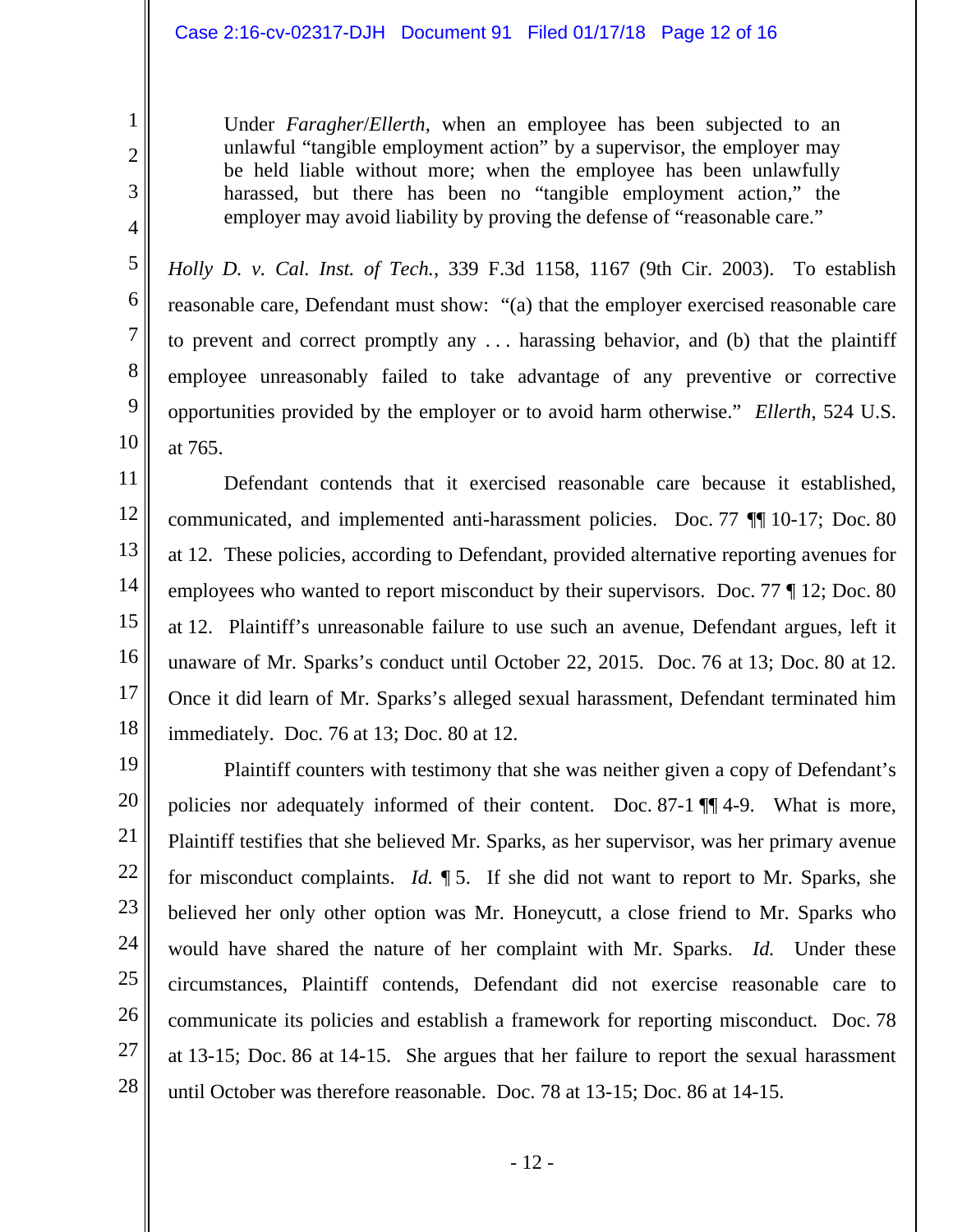The Court finds two genuine disputes of material fact that preclude summary judgment. First, the parties dispute whether Defendant adequately communicated its anti-harassment policies. Second, the parties dispute whether it was reasonable for Plaintiff to withhold information about the sexual harassment until October.<sup>2</sup>

1

2

3

4

5

# **C. Retaliation.**

6 7 8 9 10 11 12 13 14 15 16 Title VII prohibits retaliation against an employee for opposing an unlawful employment practice or participating in a Title VII proceeding. 42 U.S.C. § 2000e-3(a). A successful retaliation claim must establish that (1) the employee engaged in a protected activity, (2) the employer took an adverse employment action against the employee, and (3) the employer would not have taken the adverse employment action but for a design to retaliate. *Nilsson v. City of Mesa*, 503 F.3d 947, 953-54 (9th Cir. 2007); *see Univ. of Tex. Sw. Med. Ctr. v. Nassar*, 133 S. Ct. 2517, 2533 (2013) (clarifying that employee must show "but for" causation). If the plaintiff establishes a prima facie case, the burden shifts to the defendant to "articulate a legitimate, non-retaliatory reason for its actions." *Nilsson*, 503 F.3d at 954 (internal quotation marks omitted). If the defendant does so, the plaintiff must show that the articulated reason is a mere pretext. *Id.*

17 18 19 20 The parties do not dispute that Plaintiff's sexual harassment complaint constituted protected activity. Doc. 76 at 14-17; Doc. 78 at 16-17. Nor do they dispute that her termination was an adverse employment action. Doc. 76 at 14-17; Doc. 78 at 16-17. The only issues in dispute are causation and pretext.

21

# **1. Causation.**

22 23 24 Title VII retaliation claims "must be proved according to traditional principles of but-for causation." *Nassar*, 133 S. Ct. at 2533. To establish causation, an employee must provide evidence, either direct or circumstantial, that the individuals responsible for the

25 26

<sup>27</sup>  28 <sup>2</sup> Defendant argues for the first time in its reply brief that Mr. Sparks's conduct was not so extreme as to alter the conditions of Plaintiff's employment. Doc. 89 at 8-10. The Court will not consider an argument made f The Court will not consider an argument made for the first time in a reply brief. *Gadda* v. *State Bar of Cal.*, 511 F.3d 933, 937 n.2 (9th Cir. 2007).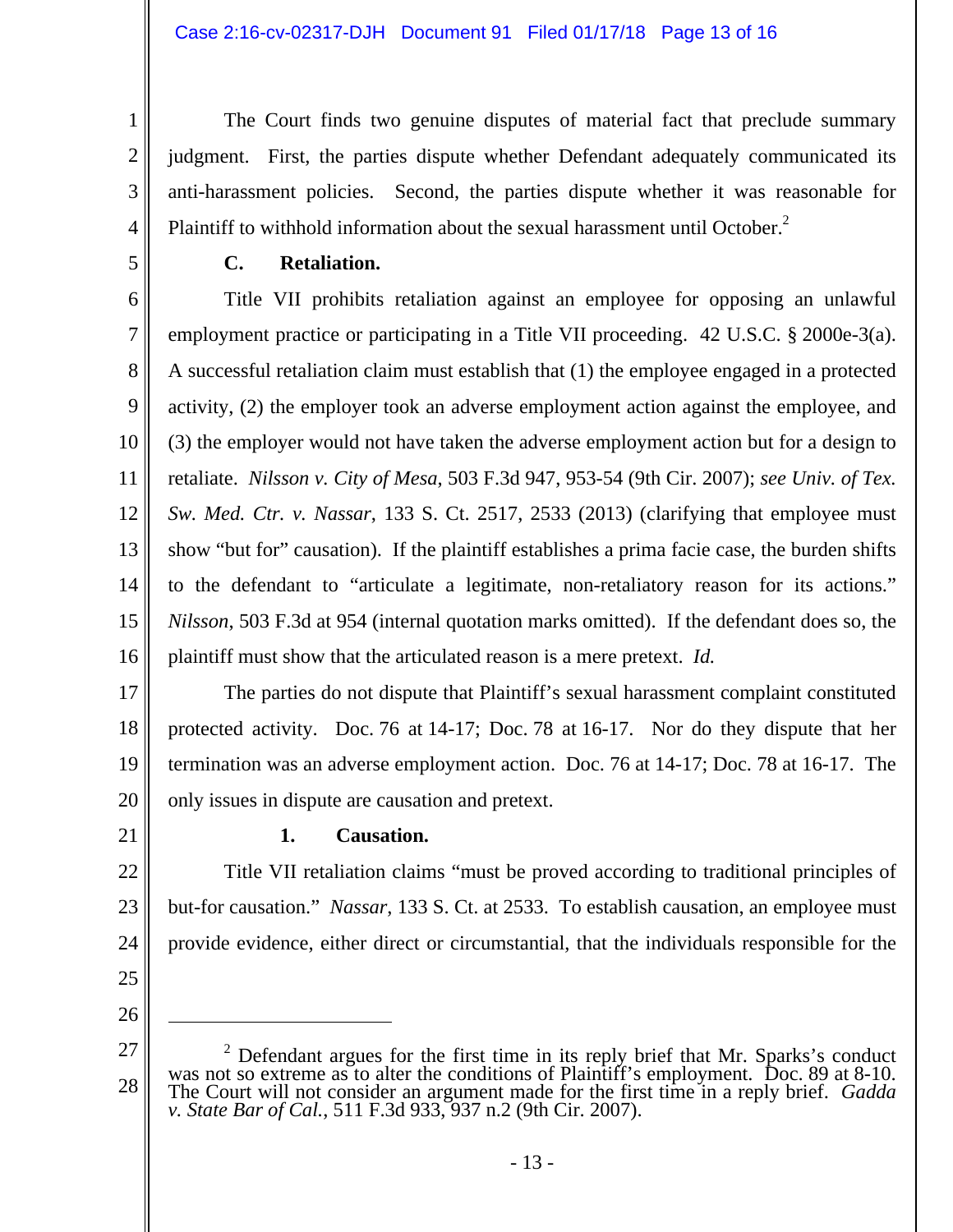1

2

adverse employment action knew about the protected activity and intended to retaliate because of it.

3 4 5 6 7 8 9 10 11 12 13 14 15 16 17 18 "[I]n some cases, causation can be inferred from timing alone where an adverse employment action follows on the heels of protected activity." *Villiarimo v. Aloha Island Air, Inc.*, 281 F.3d 1054, 1065 (9th Cir. 2002). The Ninth Circuit has "made clear that a specified time period cannot be a mechanically applied criterion, and ha[s] cautioned against analyzing temporal proximity without regard to its factual setting." *Fazeli v. Bank of Am., NA*, 525 F. App'x 570, 571 (9th Cir. 2013) (quoting *Van Asdale v. Int'l Game Tech.*, 577 F.3d 989, 1003 (9th Cir. 2009)). Nonetheless, the Ninth Circuit "has generally required temporal proximity of less than three months between the protected activity and the adverse employment action for the employee to establish causation based on timing alone." *Mahoe v. Operating Eng'rs Local Union No. 3*, No. Civ. 13-00186 HG-BMK, 2014 WL 6685812, at \*8 (D. Haw. Nov. 25, 2014) (collecting cases). This comports with Supreme Court precedent, which holds that the temporal proximity between the protected activity and the adverse employment action must be "very close" to support an inference of causation, and that "[a]ction taken . . . 20 months later suggests, by itself, no causality at all." *Clark Cty. Sch. Dist. v. Breeden*, 532 U.S. 268, 273-74 (2001).

19 20 21 22 23 24 A dispute of material fact prevents the entry of summary judgment. Plaintiff contends that the timing of her termination – four days after filing her sexual harassment complaint – is sufficient to establish causation. Doc. 78 at 16-17; Doc. 86 at 9. Plaintiff also asserts that senior management considered her an "asset" to the company in the days before her complaint. Doc. 87-1  $\P$  13-14. Defendant admits, according to Plaintiff, that it would not have fired her but for her complaint. Doc. 78 at 17.

25 26 27 28 Defendant counters that these arguments miss the point – despite the timing and her job performance, Plaintiff filed a complaint without mentioning important details. Doc. 80 at 13. This lack of transparency, not the fact that she complained, caused her termination. Doc. 76 at 15-16; Doc. 80 at 13. Defendant asserts that it gave Plaintiff an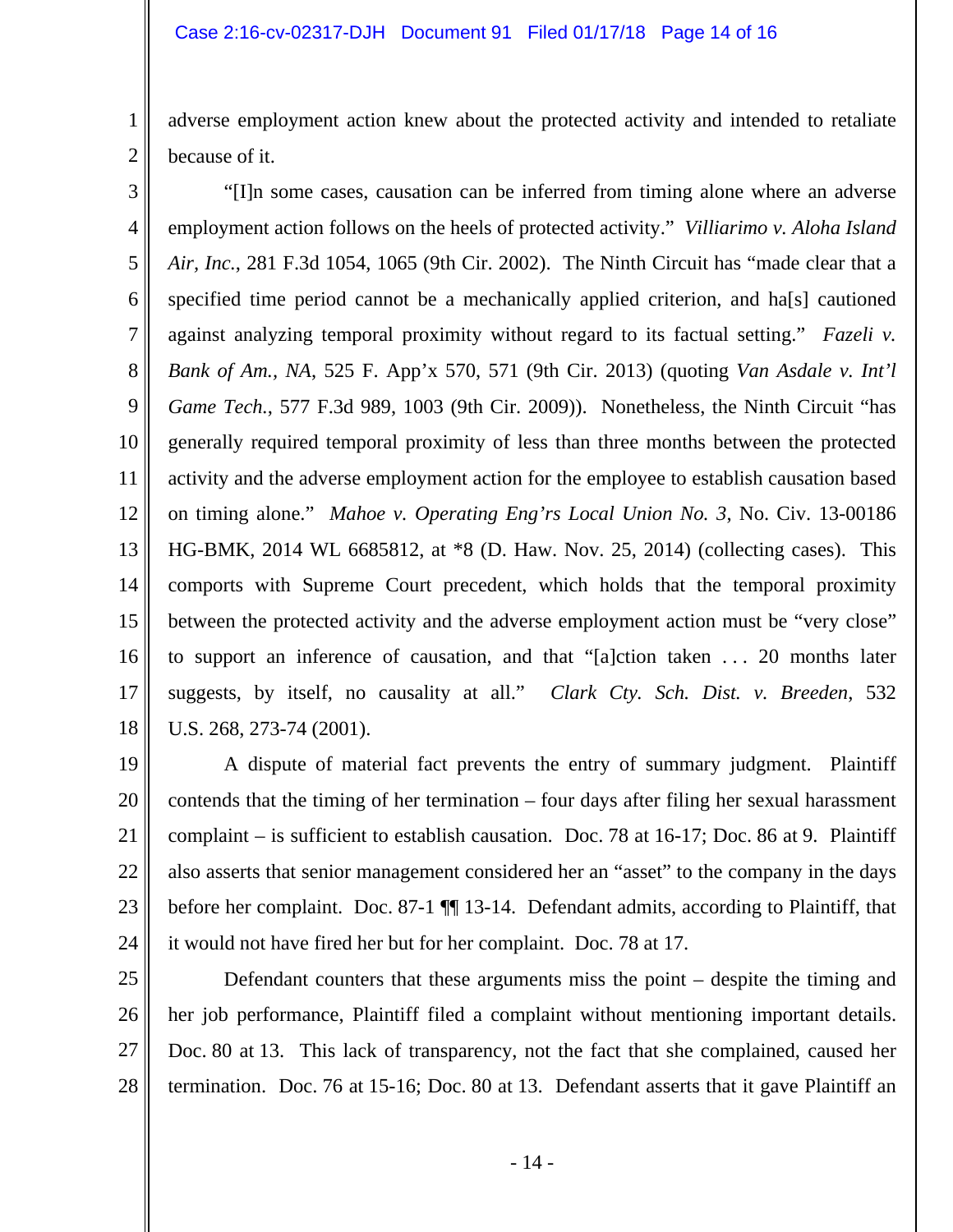opportunity to address this lack of transparency on October 26, 2015. Doc. 76-3 at 15-32; Doc. 76-5 at 9-13. And Defendant presents evidence that it only made the final decision to terminate Plaintiff's employment when she failed to adequately address her lack of transparency. Doc. 76-3 at 29-32; Doc. 76-4 at 8; Doc. 76-5 at 9-13.

6 7 Yet Plaintiff testifies that she never had an opportunity to finish her complaint or address the alleged lack of transparency before her termination, even though she told Ms. Scott she had more to share. Doc. 87-1  $\P$  22, 24, 29. What is more, Ms. Scott's notes suggest that Defendant decided to terminate Plaintiff on October 23. Doc. 79-1 at 68. And Ms. Bowen drafted Plaintiff's severance agreement on October 25. *Id.* at 79. Disputes of material fact again prevent summary judgment.

11

10

1

2

3

4

5

8

9

#### **2. Pretext.**

12 13 14 15 As discussed above, Defendant claims to have a legitimate, non-discriminatory reason for Plaintiff's termination – her lack of transparency. Relying on many of the same arguments explained above, the parties dispute whether this reason is a pretext for discrimination. Doc. 76 at 16-17; Doc. 86 at 10-12.

16 17 18 19 20 21 An employee may establish pretext "either directly by persuading the court that a discriminatory reason more likely motivated the employer or indirectly by showing that the employer's proffered explanation is unworthy of credence." *Burdine*, 450 U.S. at 256. "To show pretext using circumstantial evidence, a plaintiff must put forward specific and substantial evidence challenging the credibility of the employer's motive." *Vasquez*, 349 F.3d at 642.

22 23 24 25 26 27 Plaintiff presents specific and substantial evidence, in the form of her own testimony, that Defendant caused the lack of transparency by failing to afford her an opportunity to provide more information. Doc. 87-1 ¶¶ 22, 24, 29. She also presents evidence that Defendant's decision to terminate her was made before she could complete her complaint. Doc. 79-1 at 68, 79. This is sufficient evidence to create a factual question on pretext.

28